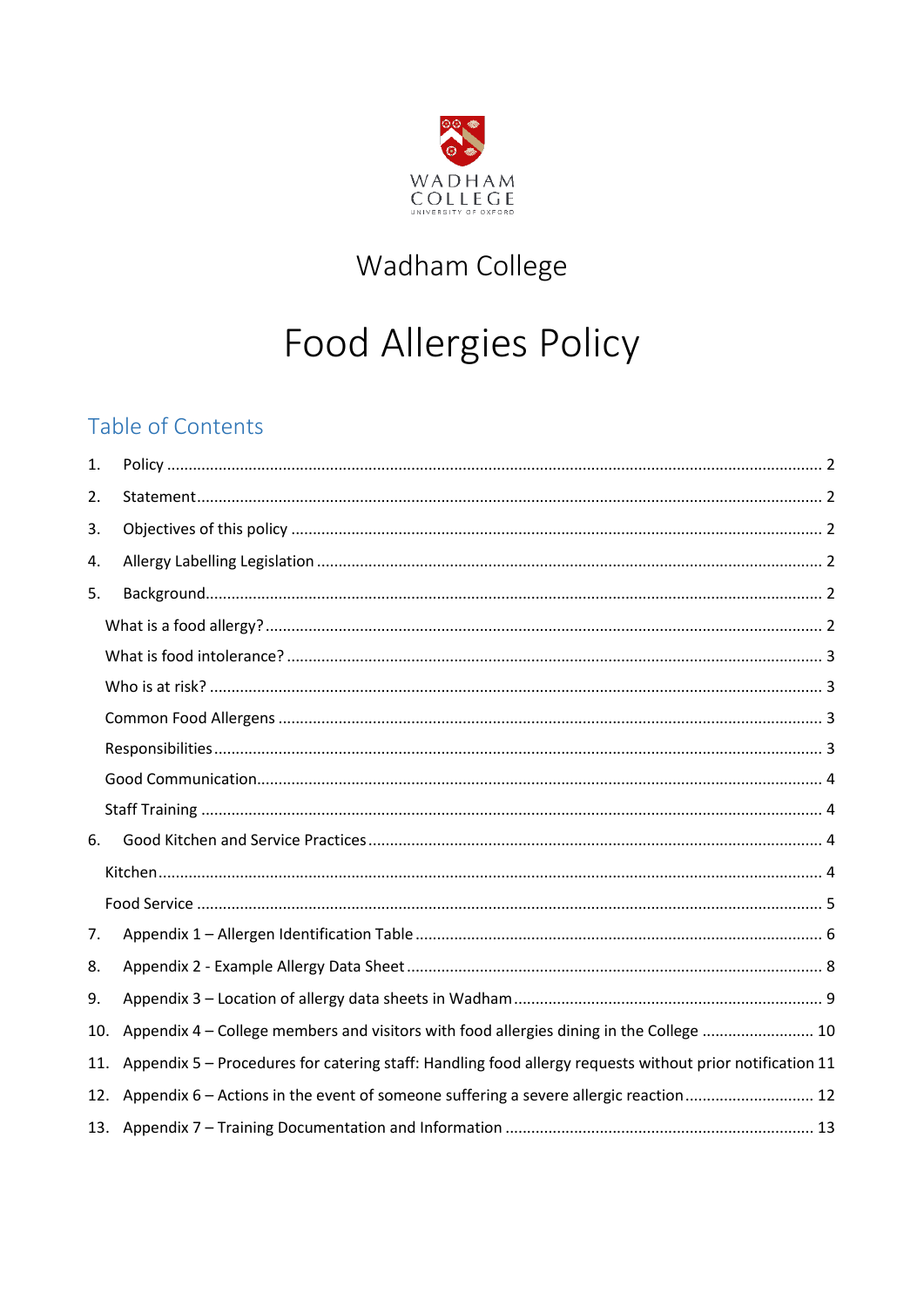### <span id="page-1-0"></span>1. Policy

Wadham College is committed to reducing the risk to members of the College community and visitors with regard to the provision of food and the consumption of allergens in food which could lead to an allergic reaction.

This policy will be placed on the College's website and will be annually reviewed.

### <span id="page-1-1"></span>2. Statement

Wadham College is not in a position to guarantee a completely allergen free environment, rather to minimise the risk of exposure, encourage self-responsibility, and plan for effective response to possible emergencies.

### <span id="page-1-2"></span>3. Objectives of this policy

- To promote awareness of the nature of food allergens and bring these to the attention of College members.
- To provide clear guidance to all catering staff on their responsibilities for the provision of food to members of the College community and visitors with a confirmed food allergy.
- To ensure that appropriate education/training is available and implemented for any catering staff involved in providing food to customers with food allergies.
- To ensure appropriate information and support is available for staff.

### <span id="page-1-3"></span>4. Allergy Labelling Legislation

The EU Food Information for Consumers Regulation 1169/2011 requires food businesses to provide allergy information on food sold unpackaged. There are legal requirements on labelling allergenic ingredients in prepacked foods. More information about the European legislation can be found on the European Commission website.

The legislation only covers information about major allergens intentionally used as ingredients. They do not cover allergens present following accidental contact.

### <span id="page-1-4"></span>5. Background

### <span id="page-1-5"></span>What is a food allergy?

Food allergies involve the body's immune system. The body reacts to certain allergens in food by producing antibodies, which can cause immediate and sometimes severe symptoms such as: itching or strange metallic taste in the mouth; swelling of the throat and tongue; difficulty in swallowing or speaking; abdominal cramps, nausea and vomiting; skin hives (nettlerash) anywhere on the body; and in most extreme cases difficulties in breathing and a severe fall in blood pressure (anaphylactic shock). In extreme cases this can prove fatal.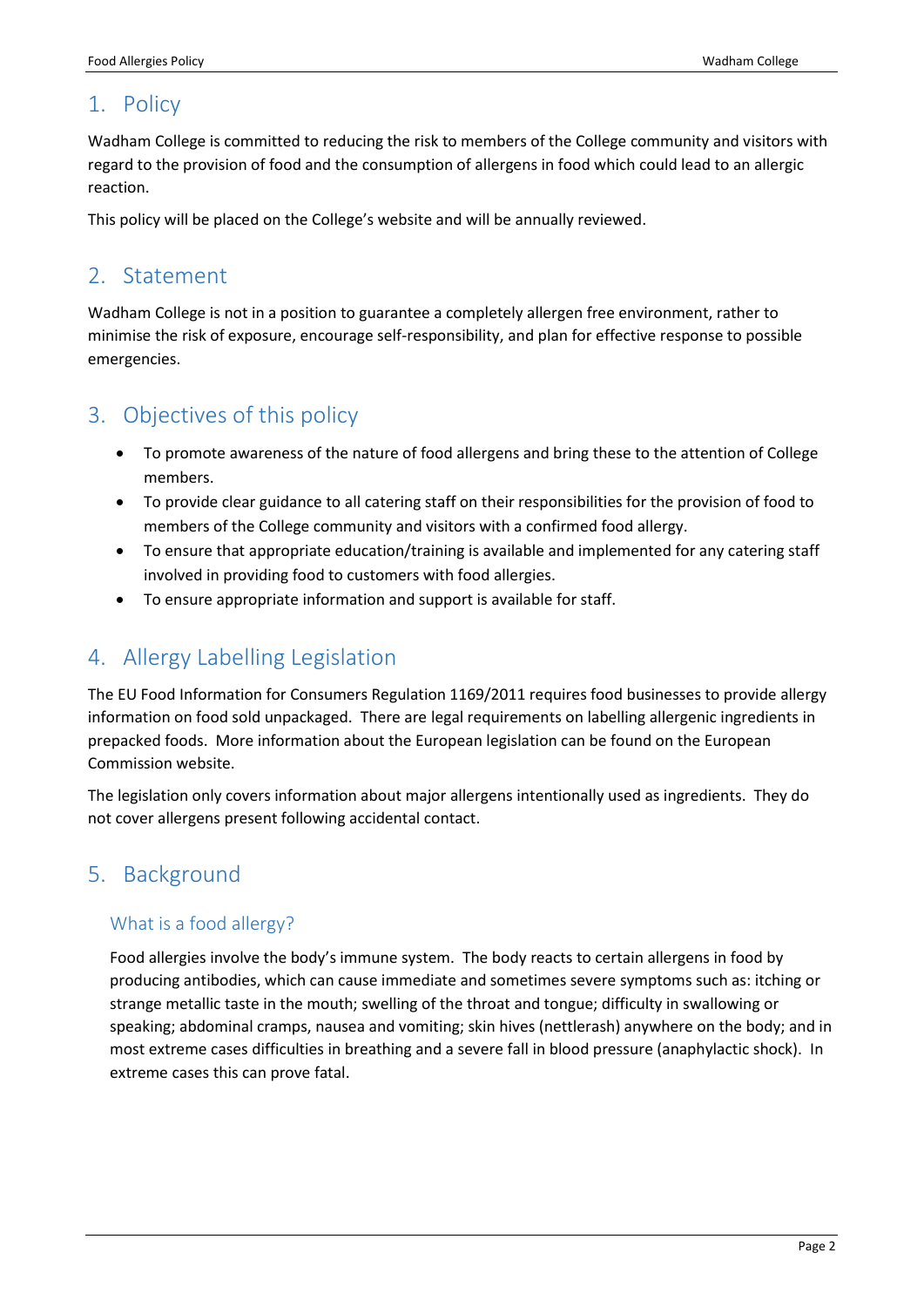### <span id="page-2-0"></span>What is food intolerance?

This does not involve the immune system in the same way and is not usually as severe as a food allergy. Symptoms usually take longer and may include headaches, fatigue and digestive problems.

Food intolerance is harder to diagnose than a food allergy. The person with a known allergen trigger may know what food ingredient will provoke a reaction. However, they may well have eaten this food or a specific dish previously and had no adverse reaction.

#### <span id="page-2-1"></span>Who is at risk?

Anybody can develop a food allergen or intolerance at any time in their life irrespective of whether they have consumed the food previously. A person with an allergy is at risk even if they consume a small amount of the food allergen.

The proportion of the UK population with a true food allergy is approximately 1-2% of adults and 5-8% of children which equates to around 1.5 million in the UK. In addition, coeliac disease affects about 1 in 100 people in the UK and research suggests around 500,000 people have not yet been diagnosed. People with coeliac disease need to avoid eating gluten to prevent damage to the lining of their small intestine.

### <span id="page-2-2"></span>Common Food Allergens

#### Listed below:

- Cereals containing gluten, (i.e. wheat, rye, barley, oats, spelt, kamut or their hybridized strains) and products thereof
- Crustaceans and products thereof
- Eggs and products thereof
- Fish and products thereof
- Peanuts and products thereof
- Soybeans and products thereof
- Milk and products thereof (including lactose)
- Nuts i.e. almonds, hazelnuts, walnuts, cashews, pecan nuts, Brazil nuts, pistachio nuts, macadamia nuts and Queensland nuts and products thereof
- Celery and products thereof
- Mustard and products thereof
- Sesame seeds and products thereof
- Sulphur dioxide and sulphites at concentrations of more than 10 mg/kg or 10 mg/litre expressed as SO2.
- Lupin and products thereof
- Molluscs and products thereof

An allergen identification table is set out in **Appendix 1.**

People may report allergies to other foods not on the above list. Most common in the UK are kiwi, peas, other legumes (beans etc), other seeds and other fruits and vegetables. In some cases, people only need to avoid these when raw and can have them cooked.

#### <span id="page-2-3"></span>Responsibilities

The Head Chef, or in his absence the Sous Chef/Third Chef, is responsible for ensuring that any food provided for College members or visitors with a food allergy is appropriate for their needs.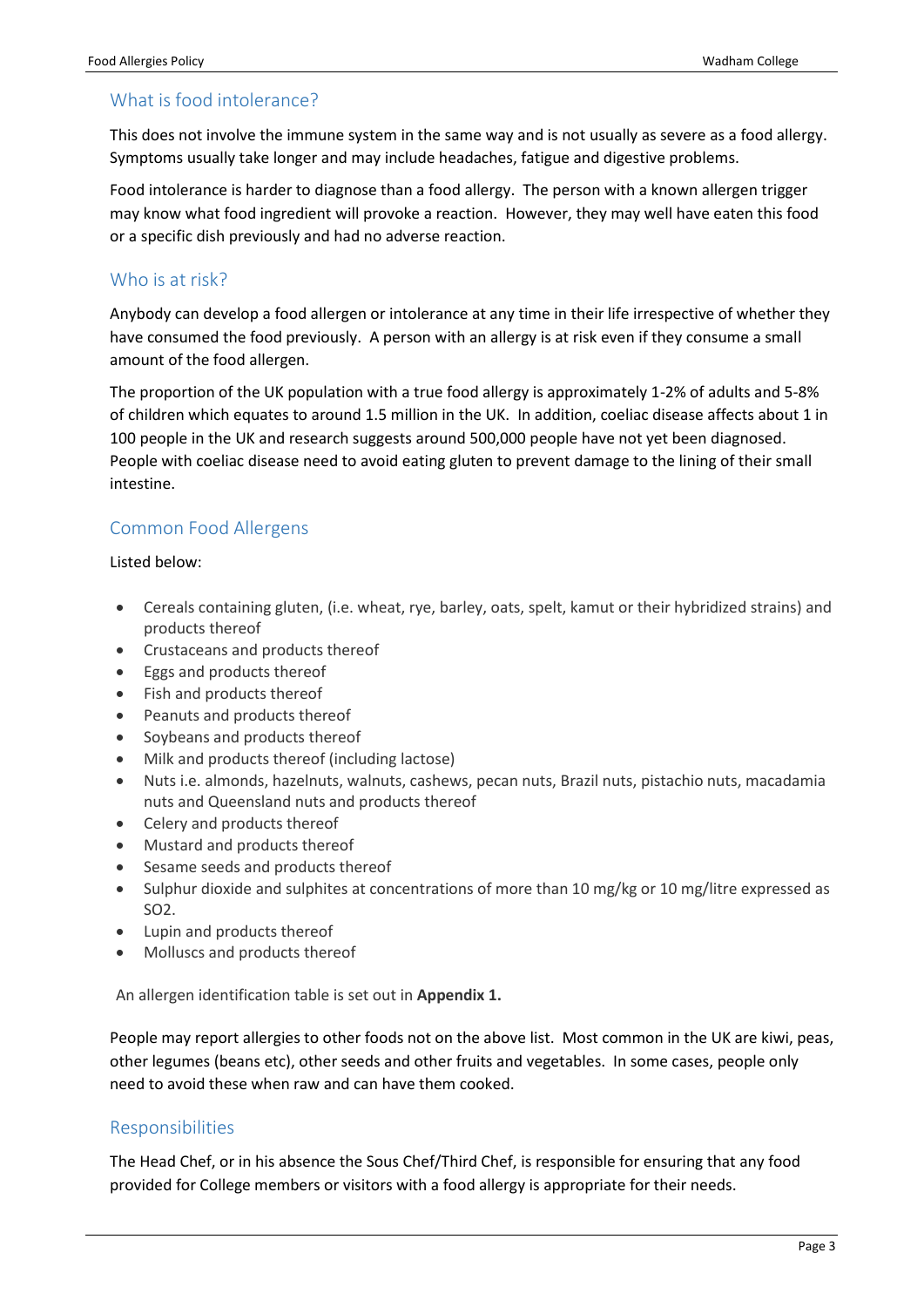The Head Chef will ensure that the kitchen has stock or can access the necessary stock ingredients to offer suitable alternatives for people with allergies, intolerances and coelic disease. This includes wheat/gluten free bread and pasta, and alternatives to cow's milk and butter/margarine spreads (e.g. milk free spread). Soya milk is available on request.

The Head Chef will ensure that allergen information is provided on all food/listed in the list of 'Common Food Allergens' listed above. This information will be supplied in **Allergy Data Sheets (see Appendix 2)** that can be easily seen by College members and visitors. This also applies to food pre-packed such as wraps and sandwiches. The location of Allergy Data Sheets is set out **in Appendix 3**.

### <span id="page-3-0"></span>Good Communication

Staff are trained to escalate any concerns a College member or visitor may have regarding a food allergy or intolerance to a line manager if they are unsure.

**Appendix 4** sets out the steps people with food allergies should take when they are dining in the College.

**Appendix 5** sets out the procedures for catering staff handling food allergy requests without prior notification.

### <span id="page-3-1"></span>Staff Training

All chefs must also attend the following mandatory courses:

- Food Hygiene Certificate
- CIEH Level 2 Food Safety
- A recognised training course on Food Allergy Awareness

The butlers and catering service assistants must attend the following mandatory courses:

- Basic Food Hygiene Certificate
- Food Allergy Awareness (delivered internally or externally)

Casual service staff must be trained on food allergy awareness and local procedures by the Head Butler or his/her deputy before commencing work.

There should be at least two first-aiders in the catering departments. All catering department staff must be trained in the signs and symptoms of an allergic reaction and emergency response procedures – **see Appendix 6.**

All training records will be maintained in the HR Department. The records will also show annual refresher training. **Appendix 7** shows the training record form.

### <span id="page-3-2"></span>6. Good Kitchen and Service Practices

#### <span id="page-3-3"></span>Kitchen

All dishes which are produced in house will be from standard ingredients from 'approved' suppliers. Any ingredient changes/supplier changes affecting standard ingredients will be detailed.

Where allergenic ingredients are packaged openly/loosely, they are stored separately to reduce the risk of contamination.

Equipment/utensils used in the preparation of food for people with a food allergy are cleaned according to standard procedures (see HACCP manual) which under normal circumstances should be sufficient.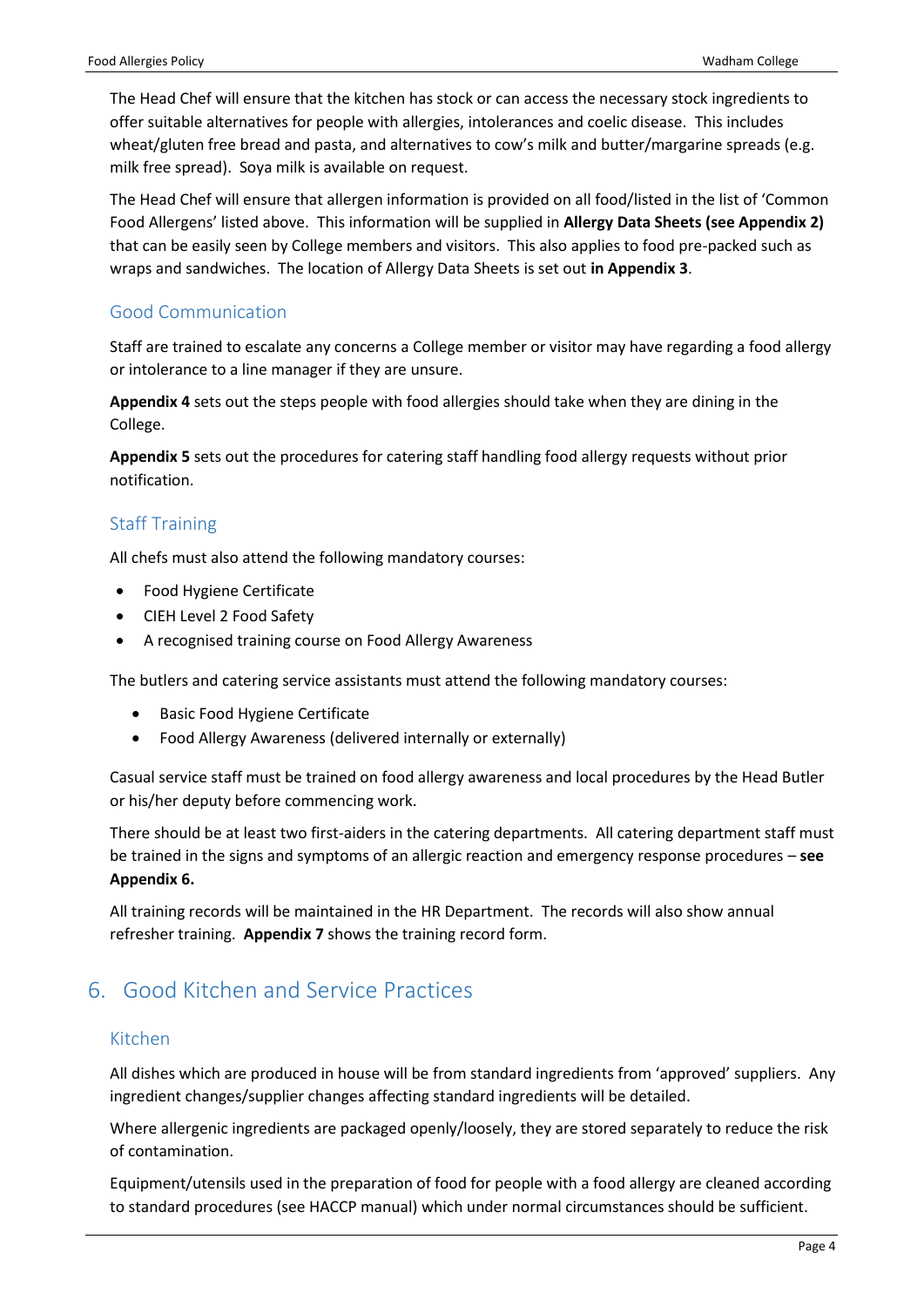A specific area of the kitchen will be sought for the preparation of any food for someone with a food allergy. The area will be sanitised before it is used to prepare food. Separate identifiable chopping boards.

When cooking food for people with a food allergy or intolerance the chef will wear gloves and will wash their hands before and in-between preparation tasks.

All food produced for people with food allergy or intolerance will be placed away from other food and covered with an appropriate lid. It will be clearly marked with the person's diet.

Where dishes contain common allergens, they are clearly labelled on the Allergy Data Sheets.

#### <span id="page-4-0"></span>Food Service

On receipt of the food the supervisor on duty must check that the special meal ordered for the person with a food allergy or intolerance has been supplied and is appropriate for the person. Any concern should be immediately discussed with appropriate kitchen staff.

Normal food handling procedures should apply (e.g. washing hands, wearing disposable gloves and aprons).

Staff are aware to keep serving utensils separate to avoid cross contamination.

All tables are cleaned with an appropriate solution.

Reviewed January 2019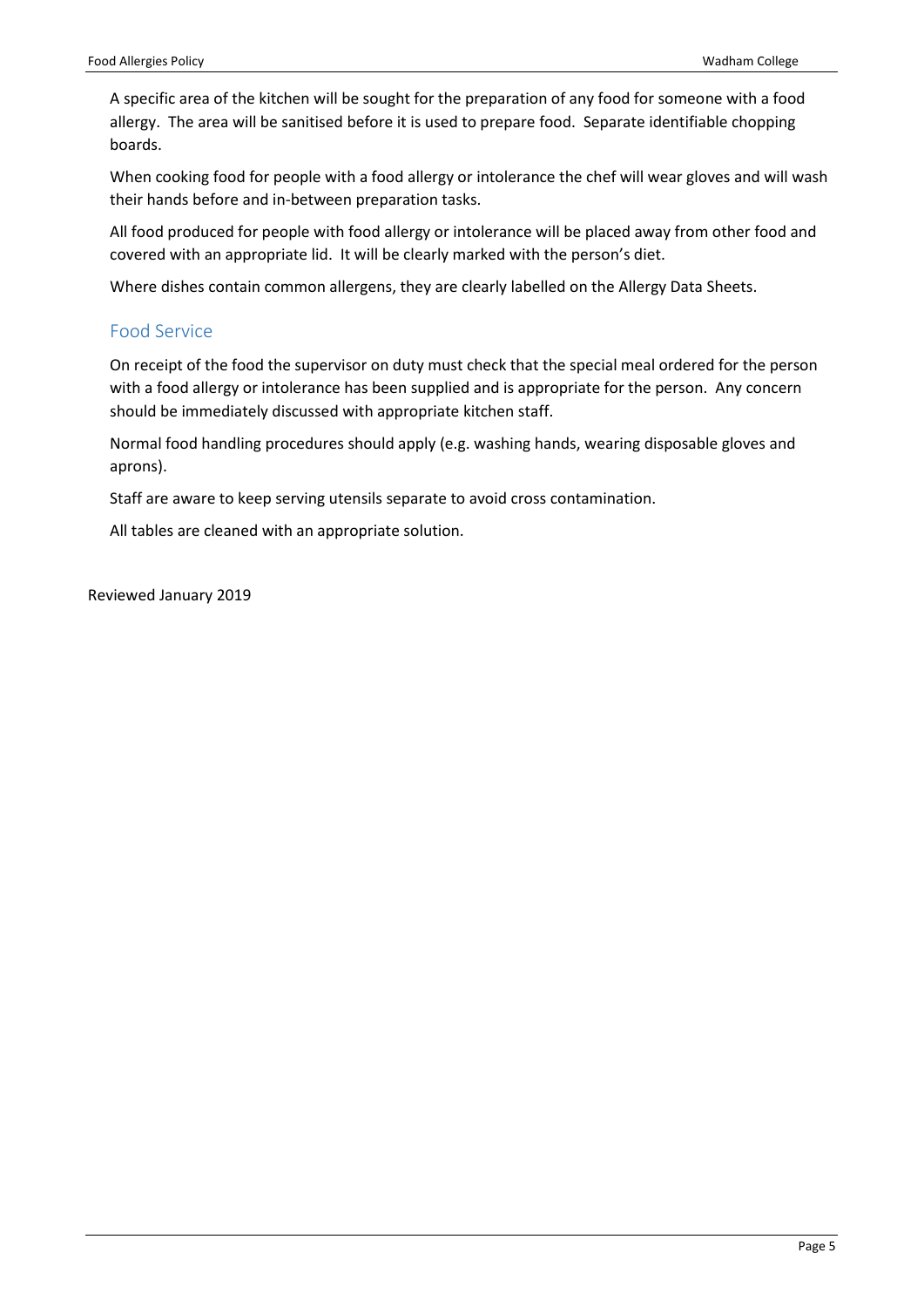# <span id="page-5-0"></span>7. Appendix 1 – Allergen Identification Table

### **The examples given are not exhaustive**

| Cereals containing gluten e.g. Wheat, Rye,<br>Barley, Oats, Spelt and Kamut                                                   | Bread, wheat flour, biscuits, crackers, pasta,<br>breakfast cereals (including items like<br>breadcrumbs and batter), cakes, pastry,<br>semolina, soya sauce<br>It is also found in many processed foods such as<br>soups, gravies, sauces, sausages, haggis, fish<br>cakes and all processed foods must be checked<br>to ensure they are gluten free. |
|-------------------------------------------------------------------------------------------------------------------------------|--------------------------------------------------------------------------------------------------------------------------------------------------------------------------------------------------------------------------------------------------------------------------------------------------------------------------------------------------------|
| Celery and Celeriac e.g. Stalks, Seeds and Leaves                                                                             | Salads, soups and celery salt, stock cubes, stew<br>pack and some meat products                                                                                                                                                                                                                                                                        |
| Eggs. e.g. Hens, Duck, Turkey Quail, Goose, Gull<br>and Guinea Fowl                                                           | Cakes, sauces, pasta, mayonnaise, glazed<br>produces, some meat products (e.g. meatloaf,<br>used as a binder), quiche, mousse, foods<br>brushed with egg and Quorn                                                                                                                                                                                     |
| Fish, Crustaceans and Molluscs e.g. all Fish,<br>Prawns, Lobster, Crab, Clams, Oysters, Mussels<br>and Langoustine            | Soy and Worcestershire sauce. Thai fish sauce,<br>relish, some salad dressing, fish extracts, oils and<br>paste                                                                                                                                                                                                                                        |
| Milk. e.g. Cows, Sheep and Goat                                                                                               | Milk powder, yoghurt, butter, margarine,<br>cheese, cream, ghee, milk glazed products, ice<br>cream, custard and other milk puddings                                                                                                                                                                                                                   |
|                                                                                                                               | Milk power and milk products are used in many<br>manufactured products.                                                                                                                                                                                                                                                                                |
|                                                                                                                               | Some processed meats, chocolate, some canned<br>fish, Quorn.                                                                                                                                                                                                                                                                                           |
| Mustard                                                                                                                       | Mustard paste, seeds, leaves, flour, salad<br>dressings, marinades, soups, sauces (e.g. cheese<br>sauce), curries, some meat products,<br>occasionally cheese scones.                                                                                                                                                                                  |
| Peanuts                                                                                                                       | Arachis or groundnut oil, peanut flour, satay<br>sauce, refined peanut oil.                                                                                                                                                                                                                                                                            |
|                                                                                                                               | Cakes, biscuits, ice cream desserts, breakfast<br>cereal, salad dressing, confectionery and<br>vegetarian products.                                                                                                                                                                                                                                    |
| Other nuts e.g. Walnuts, Cashew, Pecan, Brazil,<br>Pistachio, Macadamia, Queensland, Almonds,<br>Hazelnut, Pine nut, Chestnut | Cakes, biscuits, sauces, desserts, bread, crackers,<br>ice cream desserts, praline (hazelnut), some choc<br>spreads, nut butters, essences and oils, marzipan<br>and frangipane (almond), pesto, nut salad<br>dressings, breakfasts, confectionery, vegetarian<br>products.                                                                            |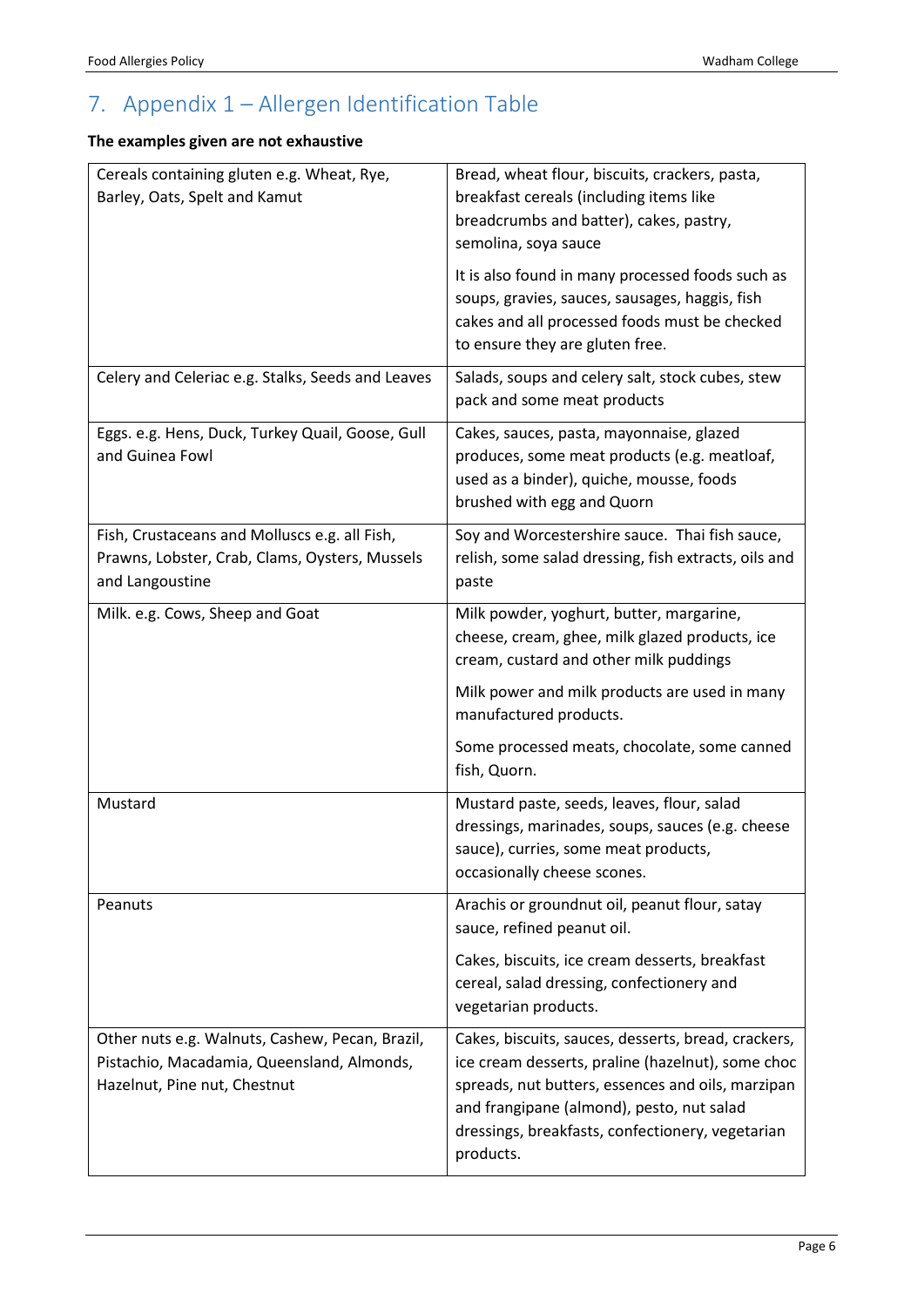| Sesame seeds                                                                           | Oil or paste, tahini, humous, furikake, gomashio<br>and bread                                                                                                                                                          |
|----------------------------------------------------------------------------------------|------------------------------------------------------------------------------------------------------------------------------------------------------------------------------------------------------------------------|
| Soya e.g. Flour, Tofu, Beancurd, Textured Soya<br>Protein, Soy Sauce and Edameme Beans | Tofu, textured vegetable protein, soy sauce, soy<br>bean flour used in cakes, biscuits, pasta, burgers,<br>sausages, confectionery. Dairy products made<br>from soya beans, including soya milk and some<br>ice creams |
| <b>Sulphur Dioxide and Sulphites</b>                                                   | Some meat products, stock cubes, bouillon mix,<br>fruit juice drinks, dried fruit/vegetables, wine,<br>beer and cider                                                                                                  |
| Lupin Seeds and flour                                                                  | Some types of break and pastries, e.g. waffles,<br>particularly those manufactured in France and<br>Belgium                                                                                                            |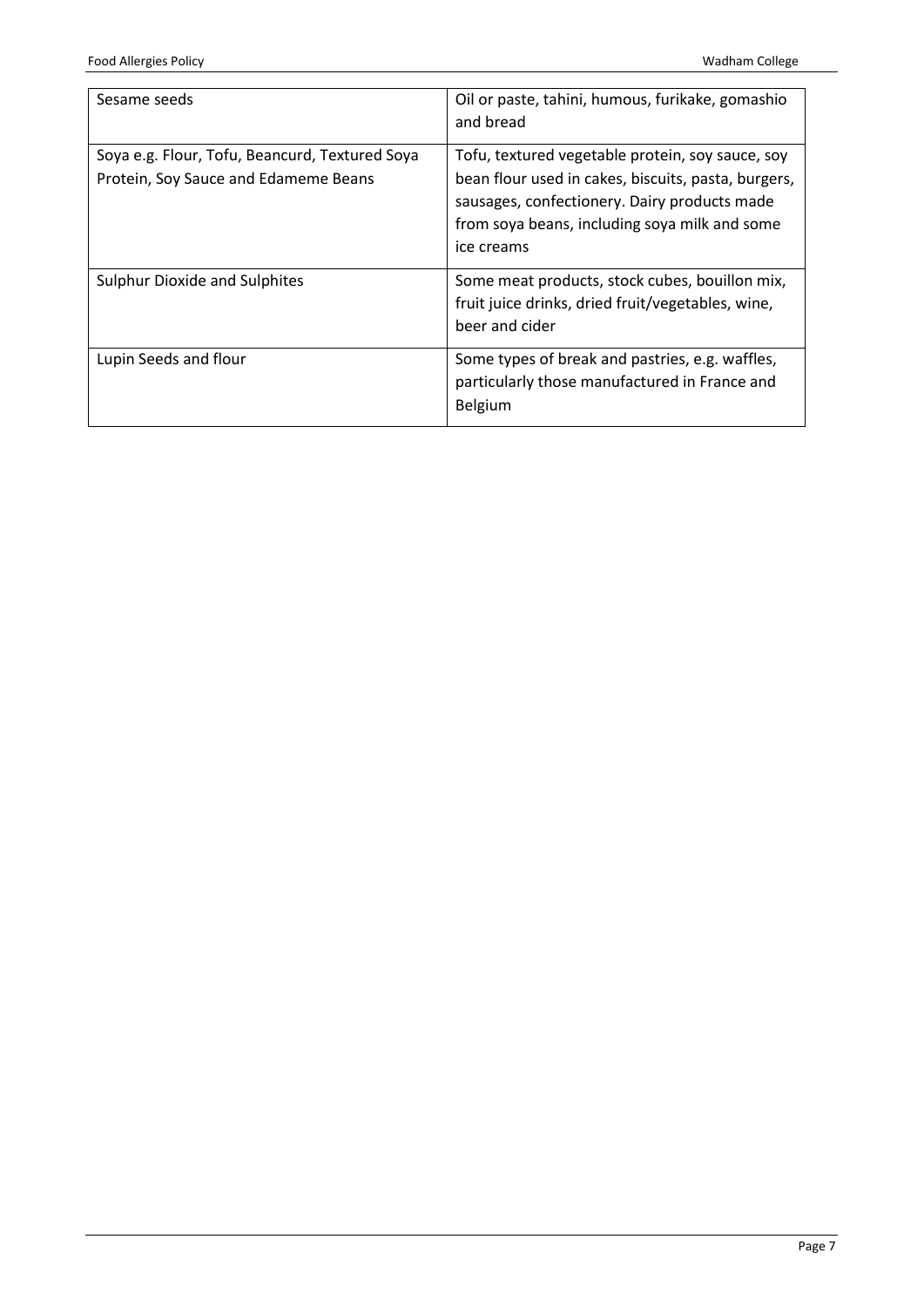# 8. Appendix 2 - Example Allergy Data Sheet

<span id="page-7-0"></span>

| <b>Allergy Data Sheet</b>      |                      | Day: Date:             |                      |                |                         |              |             |                      |                      |                           |                                  |              |                 |                               |
|--------------------------------|----------------------|------------------------|----------------------|----------------|-------------------------|--------------|-------------|----------------------|----------------------|---------------------------|----------------------------------|--------------|-----------------|-------------------------------|
| $\ddot{\div}$                  |                      |                        |                      |                |                         |              |             |                      |                      |                           |                                  |              |                 |                               |
| <b>ALLERGIES</b><br>LUNCH      | <b>CEREAL</b>        | <b>EGGS</b><br>iii iii | <b>FISH</b>          | <b>PEANUTS</b> | <b>CRUST-</b><br>ACEANS | SOYA<br>BEAN | <b>NUTS</b> | <b>CELERY</b>        | <b>MUSTARD</b>       | <b>SESAME</b><br><b>A</b> | <b>SULPHUR</b><br><b>DIOXIDE</b> | <b>LUPIN</b> | <b>MOLLUSCS</b> | <b>MILK</b><br>$\bullet$<br>e |
| Tomato Basil Soup              |                      |                        |                      |                |                         |              |             |                      |                      |                           |                                  |              |                 |                               |
| Chicken Curry                  |                      |                        |                      |                |                         |              |             |                      | $\blacktriangledown$ |                           |                                  |              |                 |                               |
| Spaghetti Bolognaise           | $\blacktriangledown$ | $\blacktriangledown$   |                      |                |                         |              |             | $\blacktriangledown$ |                      |                           |                                  |              |                 |                               |
| Place                          |                      |                        |                      |                |                         |              |             | $\blacktriangledown$ |                      |                           |                                  |              |                 | $\blacktriangledown$          |
| Pasta Bake                     |                      | $\blacktriangledown$   |                      |                |                         |              |             |                      |                      |                           |                                  |              |                 | $\blacktriangledown$          |
| Vegetable Curry                |                      |                        |                      |                |                         |              |             |                      |                      |                           |                                  |              |                 |                               |
| <b>BBQ</b> Pork                |                      |                        |                      |                |                         |              |             |                      |                      |                           |                                  |              |                 |                               |
| <b>ALLERGIES</b><br><b>SCR</b> |                      |                        |                      |                |                         |              |             |                      |                      |                           |                                  |              |                 |                               |
| Chicken Curry                  |                      |                        |                      |                |                         |              |             |                      | $\blacktriangledown$ |                           |                                  |              |                 |                               |
| Place                          |                      |                        | $\blacktriangledown$ |                |                         |              |             |                      |                      |                           |                                  |              |                 | $\overline{\blacklozenge}$    |
| Vegetable Curry                |                      |                        |                      |                |                         |              |             |                      | $\blacktriangledown$ |                           |                                  |              |                 |                               |
|                                |                      |                        |                      |                |                         |              |             |                      |                      |                           |                                  |              |                 |                               |
|                                |                      |                        |                      |                |                         |              |             |                      |                      |                           |                                  |              |                 |                               |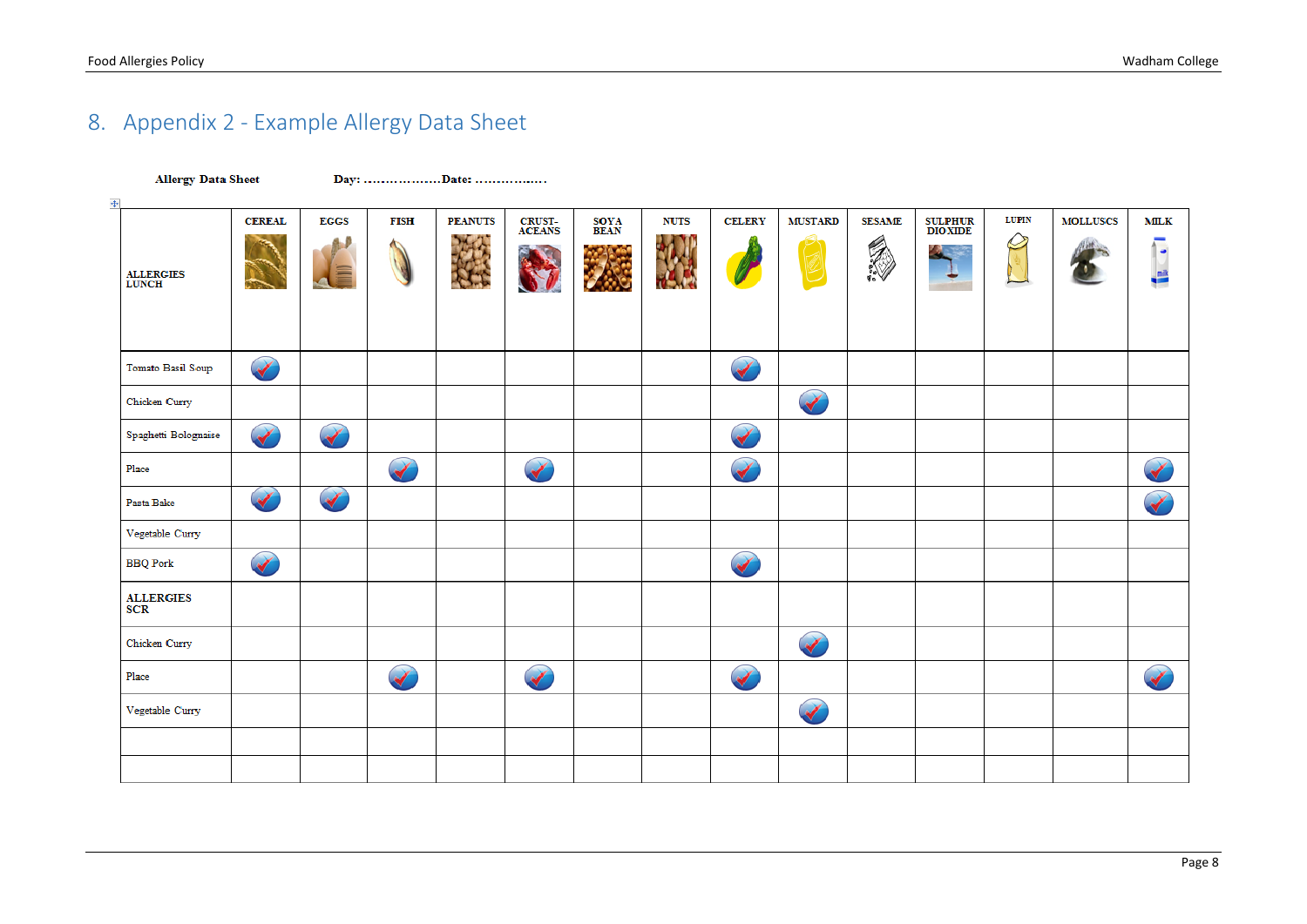# <span id="page-8-0"></span>9. Appendix 3 – Location of allergy data sheets in Wadham

| <b>Venue</b>      | <b>Location of Allergy Data Sheets</b> |
|-------------------|----------------------------------------|
| Hall (Lower Hall) | Table top easel by the till            |
| Hall - High Table | Table top easel next to the fireplace  |
| New Refectory     | On the wall near the first counter     |
| Old Library       | Easel at the top of the stairs         |
| <b>Trapp Room</b> | Table top easel near the food          |
| Old SCR           | Table top easel in the room            |
| Other venues      | Table top easel in the room            |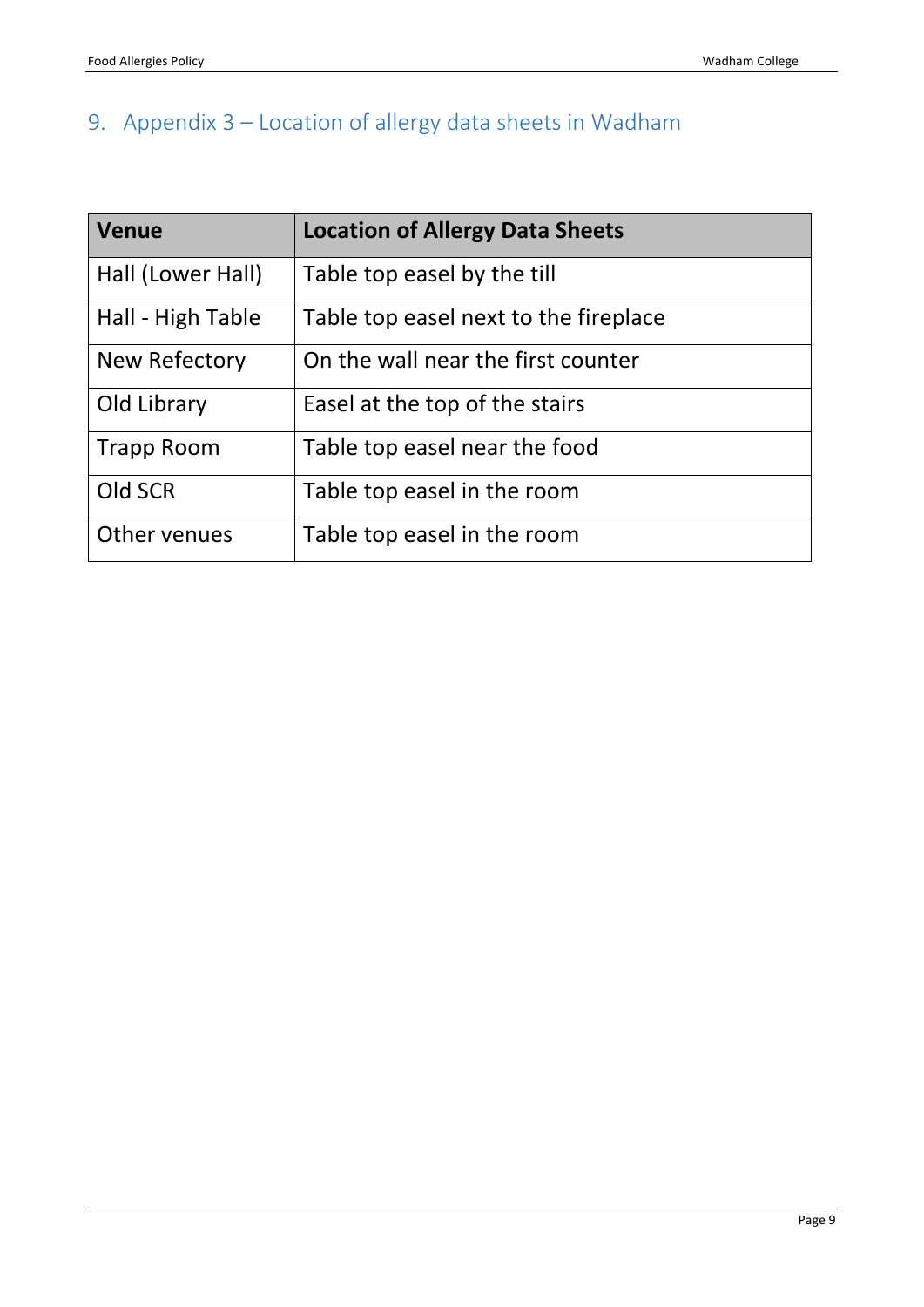# <span id="page-9-0"></span>10. Appendix 4 – College members and visitors with food allergies dining in the College

### **College members and visitors with food allergies dining in the College**

The risks of eating food prepared by others can be reduced significantly through good communication. It is the responsibility of the person with the food allergy to ensure that the correct steps are carried out to reduce as many of the risks as possible.

#### **What should College members do?**

- 1. As soon as you join the College, please enter information regarding any known food allergies into the Meal Booking System (MBS) to inform the catering departments.
- 2. Please advise the Domestic Bursar if you have a life-threatening food allergy. A meeting will be set up where all concerned attend to put in place a protocol. If you carry lifesaving medication like an EpiPen, you should carry two EpiPens with you at all times when you are in the College.
- 3. At food service, you should check the **Data Allergy Sheet** on display. If you are allergic to a food that is not on the regulatory list, it will not be included on the Data Allergy Sheet provided.
- 4. You should make yourself known to a member of the service staff to communicate clearly your food allergy. Information regarding your food allergy will be known to the Kitchen if you have entered this information in the Meal Booking System and have signed in for the meal.
- 5. For student breakfast and lunch, you should only eat the food on offer if you are content that the person you have informed about your food allergy has clearly understood everything you have communicated. Food service staff are trained to seek assistance if they are unsure what is in the food.

#### **What should guests attending conferences and events do?**

- 1. Advise your event organiser about your food allergy as soon as possible before you arrive at the College.
- 2. At food service, you should check the **Data Allergy Sheet** on display. If you are allergic to a food that is not on the regulatory list, it will not be included on the Data Allergy Sheet provided.
- 3. You should make yourself known to a member of the service staff to communicate clearly your food allergy. **It is advisable to give the College staff a clearly written or typed card with the foods you need to avoid.** Information regarding your food allergy will be known to the Kitchen if your event organiser has passed this information to the Conference & Events Office.
- 4. You should only eat the food on offer if you are content that the person you have informed about your food allergy has clearly understood everything you have communicated. Food service staff are trained to seek assistance if they are unsure what is in the food.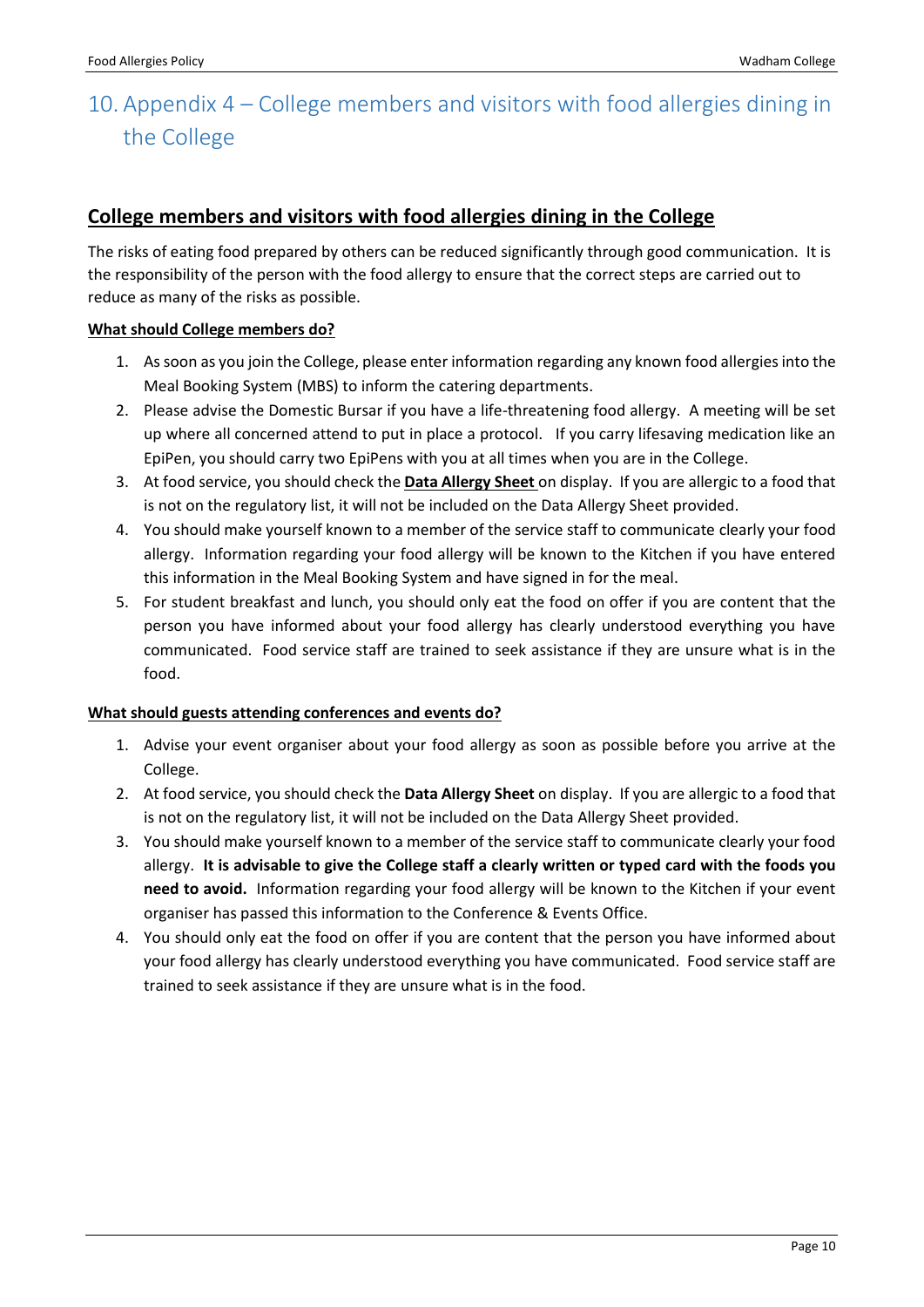# <span id="page-10-0"></span>11. Appendix 5 – Procedures for catering staff: Handling food allergy requests without prior notification

### **Food Service**

- 1. All food service staff receive training and refresher training in allergy awareness.
- 2. There will be a nominated member of the food service team on duty throughout the times when food is being served who can deal with all questions relating to allergenic ingredients. This is normally the supervisor in charge of the food service. All food service staff will know the person on duty with this role. Food service staff will forward all food allergy requests from customers to the nominated member of staff if a request has not been notified in advance.
- 3. The nominated member of staff will speak directly to the College member/guest to fully understand their food allergy request. If the oral information is not clear then the customer will be asked to write the details on a paper for the member of staff to read. When food is being served to the College member/guest, a special diet card will be placed in front of the customer to indicate to other food service staff that there is an allergy request that is being handled.
- 4. The nominated member of staff will ensure the appropriate food is served to the College member/guest. This applies to all courses being served to the College member/guest.
- 5. Under no circumstances will:
	- a) food service staff guess whether or not an allergen is present in a food;
	- b) food service staff say that they do not know whether or not a food contains any of the 14 regulated allergens. They will always contact the nominated member of the food service staff.

### **Kitchen Brigade**

- 1. All members of the Kitchen Brigade receive training and refresher training in allergy awareness.
- 2. If the nominated member of the food service team is unsure about the questions being asked then they will approach the nominated member of the Kitchen Brigade responsible for dealing with questions relating to allergenic ingredients during the food service. This is normally the Head Chef or Sous Chef, but on occasions will be the Third Chef or one of the Chef de Parties.
- 3. The nominated member of the Kitchen Brigade on duty will have full and accurate knowledge of the allergens in all the foods and will be able to ensure that appropriate food is served to the College member/guest.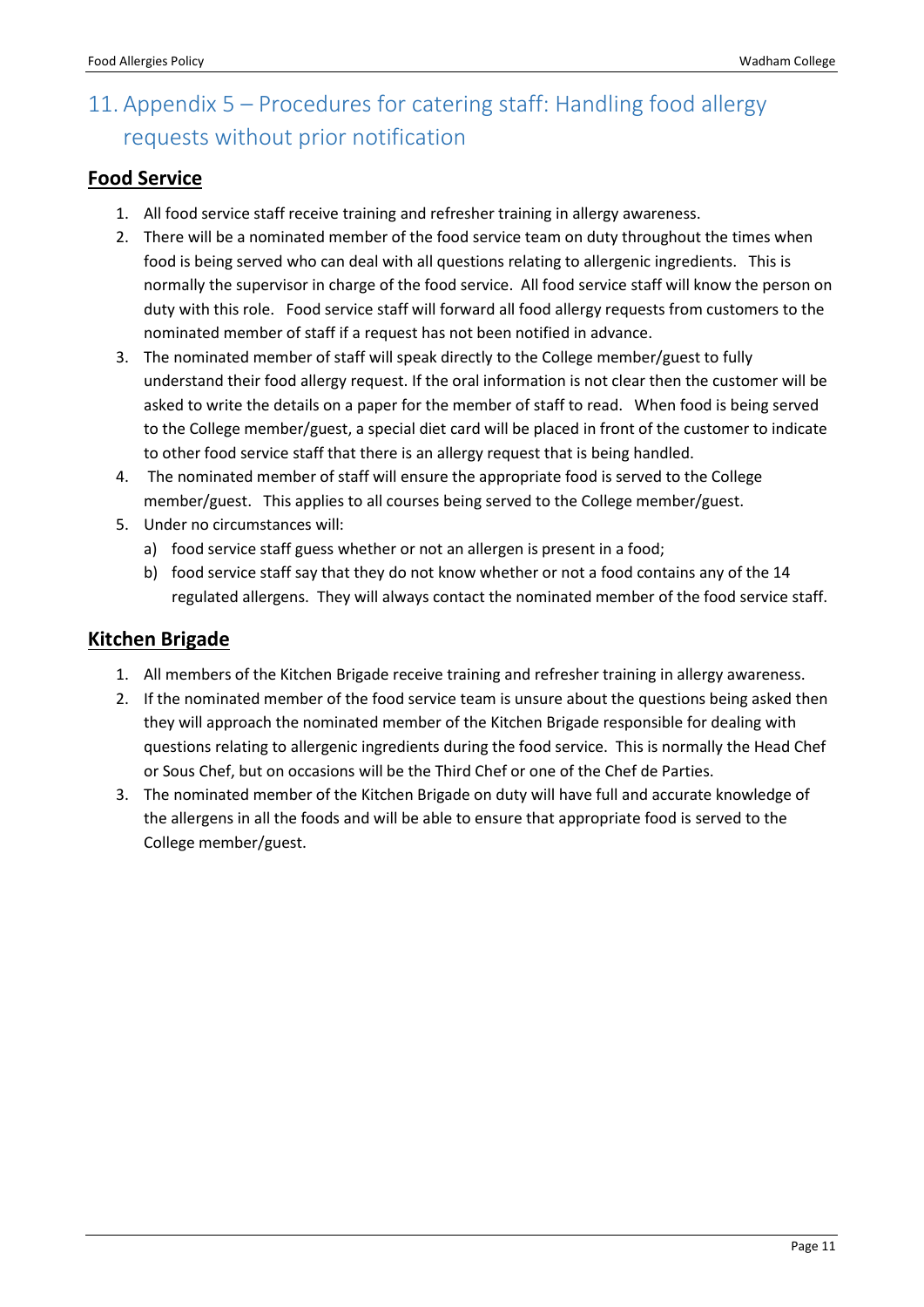### <span id="page-11-0"></span>12. Appendix 6 – Actions in the event of someone suffering a severe allergic reaction

### **Actions in the event of someone suffering a severe allergic reaction**

Immediate action is vital.

 If an allergic person becomes ill, it is likely that person – or someone with them – will state that they are suffering an allergic reaction. They may use the word

### *"ANAPHYLAXIS"*

- Immediately send someone to dial 999 giving the following information: "**This is an emergency. A customer has collapsed and we believe they are suffering from anaphylaxis**". (Pronounced Ana-fill-axis).
- Speak clearly so that the ambulance crew will know exactly where to come.
- The Lodge should be contacted immediately after the 999 phone call. The Lodge will stand at the College entrance to direct the ambulance crew to the patient.
- Request the assistance of a First Aider until the ambulance crew arrive.
- Keep calm and make the patient feel comfortable.

All staff trained in First Aid will know what to do if someone suffers from anaphylaxis.

Note: Severe reactions can take place within a few minutes and in very extreme cases where prompt treatment is not sought – can be fatal.

### **If a protocol is in place for the person then this will be followed.**